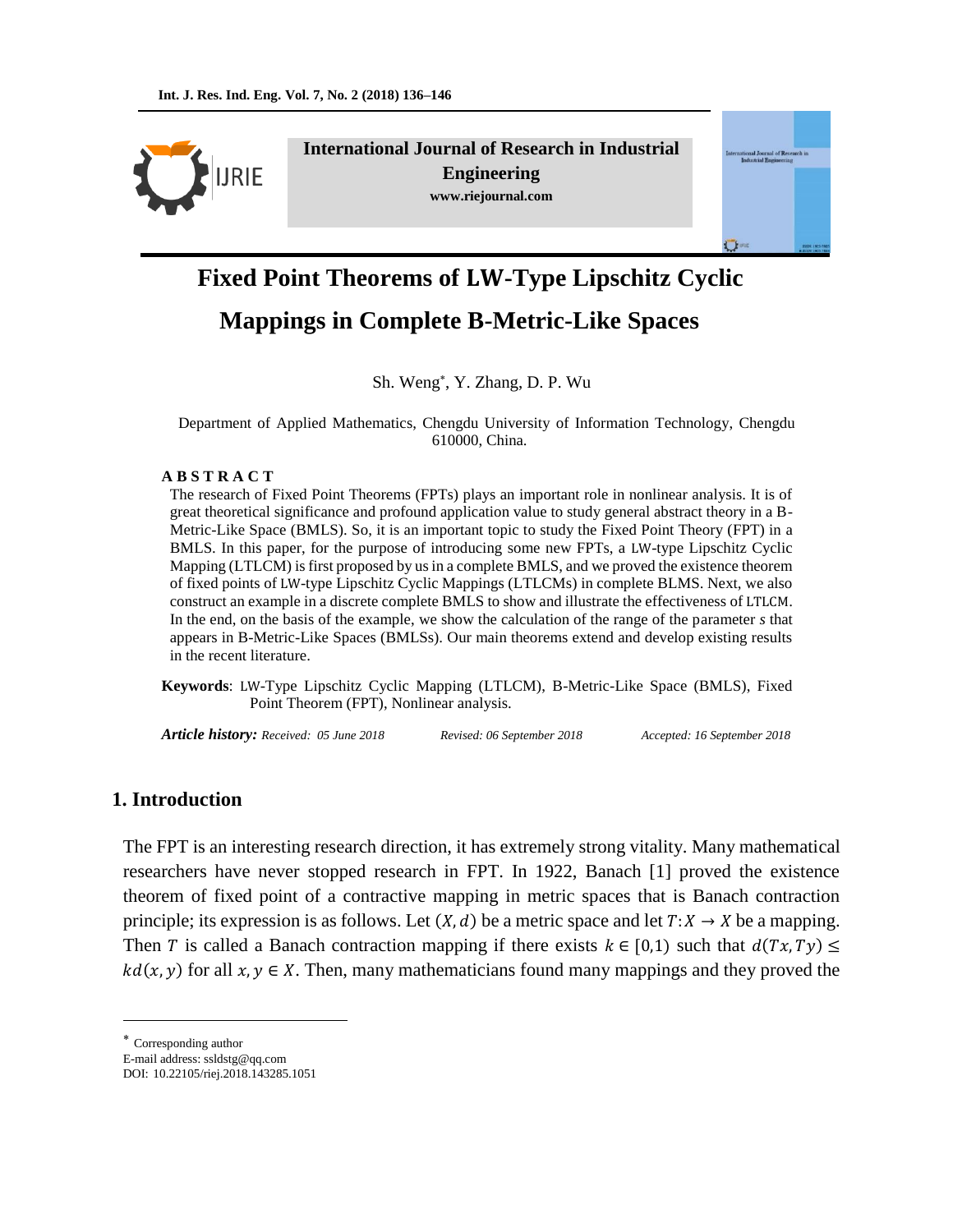existence theorems of fixed points of these mappings. Let  $A$  and  $B$  be nonempty subsets of a metric space  $(X, d)$  and  $T: A \cup B \rightarrow A \cup B$  be a cyclic mapping. Then T is called a cyclic map if  $T(A) \subseteq B$  and  $T(B) \subseteq A$ . In 2003, Kirk et al. [2] introduced cyclic contraction as follows. A cyclic mapping  $T: A \cup B \rightarrow A \cup B$  is said to be a cyclic contraction if there exists  $a \in [0,1)$  such that  $d(Tx, Ty) \leq ad(x, y)$  for all  $x \in A$  and  $y \in B$ .

From here, we are going to break the narrative of the development of mapping, move into some new concepts of spaces, and discuss the development of spaces. There exist many generalizations of the concept of metric spaces in the literature. Matthews [3] introduced the notion of partial metric space and proved that the Banach contraction mapping theorem can be generalized to the partial metric context for applications in program verification. In 2003, Hitzler and Seda [4] introduced dislocated metric spaces as a generalization of metric spaces; Zeyada et al. [5] generalized the result of Hitzler and Seda, Wilson, and introduced the concept of dislocated quasi-metric space. The concept of *b*-metric space was introduced and studied by Bakhtin [6] and Czerwik [7]. In 2012, Amini-Harandi [8, 9] introduced the notion of metric-like space, which is an interesting generalization of partial metric space and dislocated metric space. In 2013, Alghamdi et al. [10] introduced the concept of b-metric-like space, which is a new generalization of metric-like space and partial metric space. Here, we are going to introduce two specific Spaces that is metric-like space and partial metric space, respectively. Therefore, we will focus on the development of relevant theories in some generalized metric spaces.

**Definition 1.1** A mapping  $p: X \times X \to R_+$ , where X is a nonempty set, is said to be a partial metric on X if for any x, y,  $z \in X$  the following four conditions hold true: (i)  $x = y$  if and only if  $p(x, x) =$  $p(y, y) = p(x, y);$  (ii)  $p(x, x) \leq p(x, y);$  (iii)  $p(x, y) = p(y, x);$  (iv)  $p(x, z) \leq p(x, y) + p(y, z)$  $p(y, y)$ . The pair  $(X, p)$  is then called a partial metric space.

**Definition 1.2** A mapping  $\psi: X \times X \to R_+$ , where X is a nonempty set, is said to be a metric-like on X if for any  $x, y, z \in X$  the following three conditions hold true: (i)  $\psi(x, y) = 0 \Rightarrow x = y$ ; (ii)  $\psi(x, y) = \psi(y, x)$ ; (iii)  $\psi(x, z) \leq \psi(x, y) + \psi(y, z)$ . The pair  $(X, \psi)$  is then called a metric-like space. A metric-like on X satisfies all the conditions of a metric except that  $\psi(x, x)$  may be positive for  $x \in X$ . In fact, BMLS can be seen to produce from Definition 1.1 and Definition 1.2. Recently, many research results involving FPT are obtained by lots of researchers.

In 2015, Klin-eam and Suanoom [11] introduced the notion of dislocated quasi-b-metric spaces, and they proposed the concept of dqb-cyclic-Banach contraction and dqb-cyclic-Kannan mapping, and obtained some FPTs in dislocated quasi-b-metric spaces. At the same year, Van An et al. [12] summarized some generalized metric space of kinds of metric space and studied FPTs involving these generalized metric spaces. In 2016, Aydi et al. [13] established some best proximity results for Kannan-Chatterjea-Ciri´c type contractions in the setting of metric-like spaces. They also provided some concrete examples illustrating the obtained results. At the same year, Wu and Wu [14] studied FPTs of cyclic mappings in complete dislocated quasi-b-metric space. Next, Alsulami [15] defined a class of general type  $\alpha$ -admissible contraction mappings on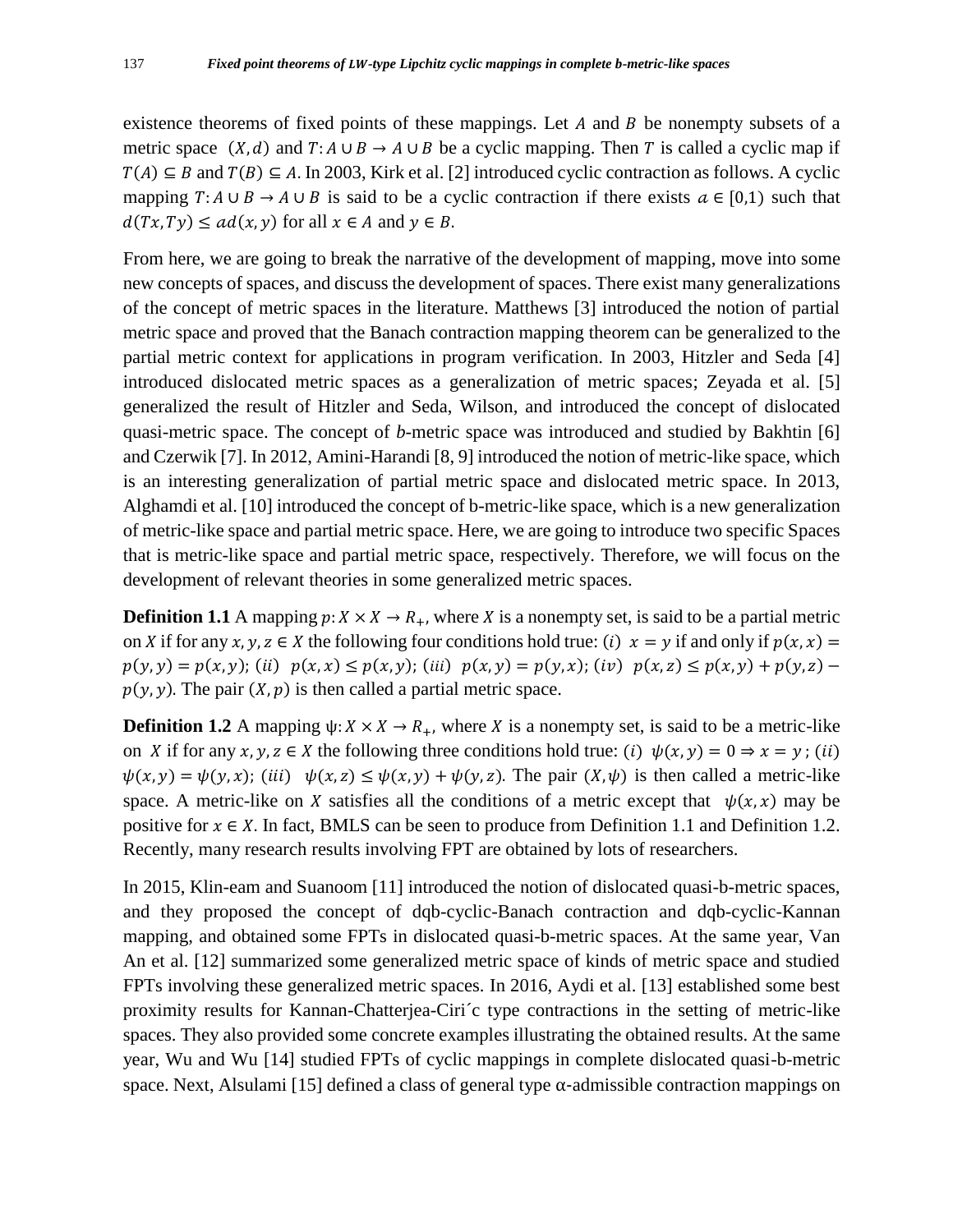quasi-*b*-metric-like spaces and discussed the existence and uniqueness of fixed points for this class of mappings and applied these results to Ulam stability problems. At the same year, Fan [16] introduced the concepts of *qpb*-cyclic-Banach contraction mapping, *qpb*-cyclic-Kannan mapping, and *qpb*-cyclic *β*-quasi- contraction mapping; they established the existence and uniqueness of FPTs for these mappings in quasi-partial b-metric spaces.

In 2017, Zoto [17] introduced a new class of  $\alpha$  (qs^p-) admissible mappings and provide some FTPs involving this class of mappings satisfying some new conditions of contractivity in the setting of BMLSs. At the same year, Nashine [18] introduced the notion of rational  $(\alpha$ - $\beta$ - $FG)$ contraction mapping in BLMSs and produced relevant fixed point and periodic point results for weakly α-admissible mappings. Ulam-Hyers stability of this problem was also investigated. In 2018, Aydi and Czerwik [19] introduced some FPTs involving the mapping of linear quasicontractions and nonlinear contractions in quasi-b-metric-like spaces. At the same year, Afshari et al. [20] introduced the concept of generalized  $\alpha$ -Ψ-Suzuki-contractions in the content of quasib-metric-like spaces and they established some related FPTs. Some concrete examples were also provided illustrating the obtained results. Zoto et al. [21] introduced the notions of  $(s, p, \alpha)$ -quasicontractions and (s, p)-weak contractions and deduced some fixed point results concerning such contractions in the setting of BMLS. Their results extended and generalized some recent known results in literatures to more general metric spaces. In this paper, motivated and inspired by the above work, in order to further advance, the theoretical research work in BMLSs show its value and develop FTP; we define a new cyclic mapping and discuss the existence and uniqueness of fixed points of it in BMLSs. In addition, we give a real example to show the effectiveness of the new mapping.

### **2. Preliminaries**

In this section, we collect some definitions, which will be used in next section.

**Definition 2.1 [10]** A b-metric-like on a nonempty set X is a function  $r: X \times X \to [0, \infty)$  such that for all  $z_1, z_2, z \in X$  and a constant  $s \ge 1$  the following three conditions hold true: (i)  $r(z_1, z_2) =$  $0 \Rightarrow z_1 = z_2$ ; (ii)  $r(z_1, z_2) = r(z_2, z_1)$ ; (iii)  $r(z_1, z_2) \leq s(r(z_1, z) + r(z, z_2))$ ; ∀z<sub>1</sub>, z<sub>2</sub>, z ∈ X.

The pair  $(X, r)$  is called a b-metric-like space.

**Definition 2.2 [10]** Let  $(X, r)$  be a b-metric-like space and let  $\{z_n\}$  be a sequence of points of X. A point  $z \in X$  is said to be the limit of the sequence  $\{z_n\}$  if  $r(z, z) = \lim_{n \to \infty} r(z, z_n)$ ; we say that the sequence  $\{z_n\}$  is convergent to z and denote it by  $z_n \to z(n \to \infty)$ .

**Definition 2.3 [10]** Let  $(X, r)$  be a b-metric-like space. A sequence  $\{z_n\}$  is called Cauchy if and only if  $\lim_{m,n\to\infty} r(z_m, z_n)$  exists and is finite.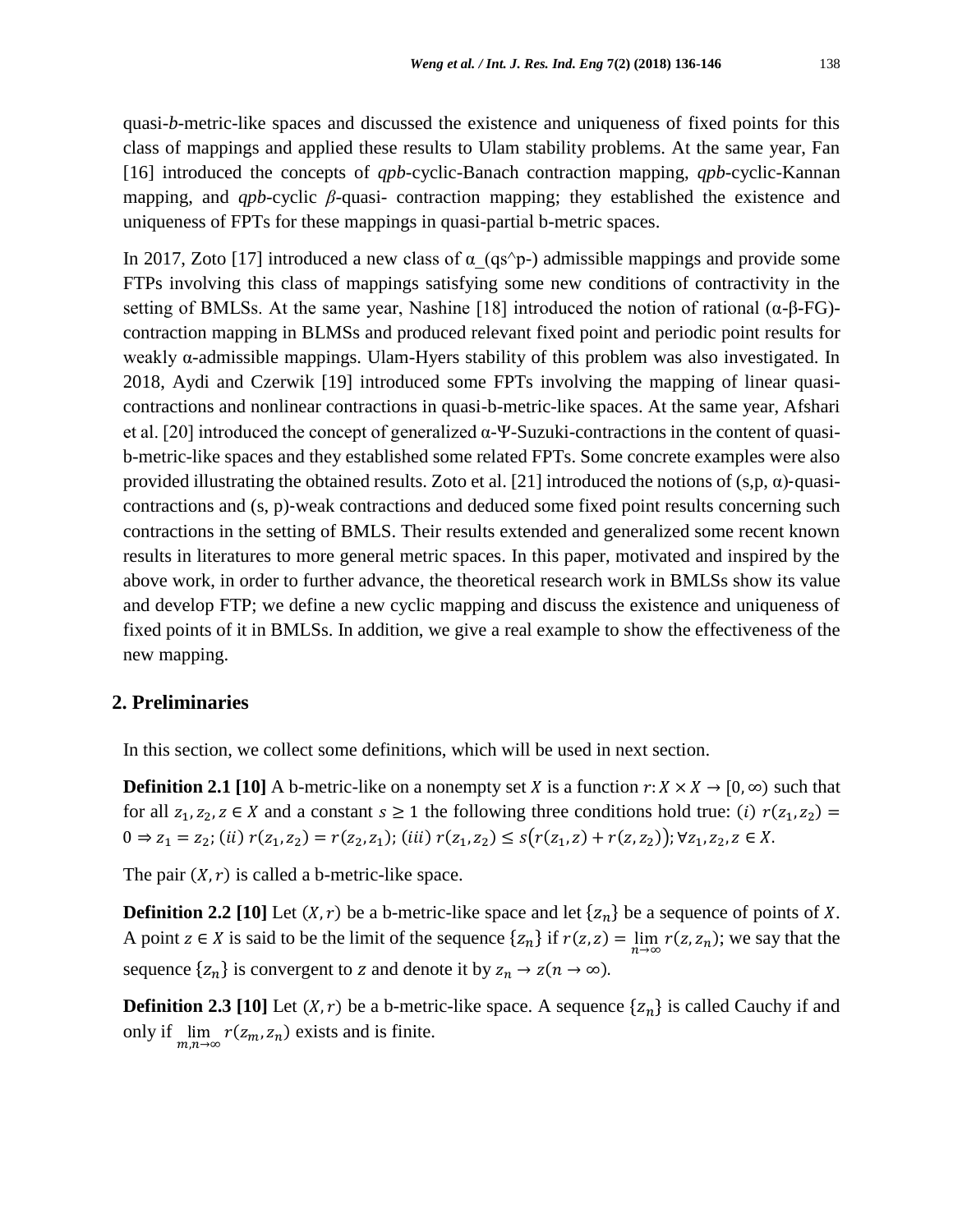**Definition 2.4 [10]** A b-metric-like space  $(X, r)$  is said to be complete if and only if every Cauchy sequence  $\{z_n\}$  in X converges to  $z \in X$  so that

$$
\lim_{m,n\to\infty} r(z_n, z_m) = r(z, z) = \lim_{n\to\infty} r(z_n, z).
$$

**Definition 2.5** [22] Let  $G_1, G_2$  be nonempty sets of metric space, if  $B(G_1) \subset G_2$ , and  $S(G_2) \subset G_1$ , then the mapping  $(B, S): G_1 \times G_2 \to G_2 \times G_1$  is called as a pair semi-cyclic mapping, where B is said to be a lower semi-cyclic mapping, S is said to be a upper semi-cyclic mapping. If  $B = S$ , then  $B$  is said to be a cyclic mapping.

**Definition 2.6 [22]** If  $\prec$  is a partially ordered in b-metric-like spaces  $(X, r)$ , then  $(X, r, \prec)$  is a partially ordered b-metric-like space.

In 2017, Lei and Wu  $[23]$  proposed a definition, which is for *LW*-type cyclic mapping in a complete b-metric-like space.

**Definition 2.7** Let  $G_1$ ,  $G_2$  be nonempty closed sets in  $(X, r)$ . If  $(B, S)$  is a pair semi-cyclic mapping in  $G_1 \times G_2$  and exists some nonnegative real constants  $\gamma$ ,  $\delta$ ,  $t$  such that for all  $u \in G_1$ ,  $v \in G_2$  satisfy the following condition:

$$
\gamma r(u, Bu) + \delta r(v, Sv) + tr(Bu, Sv) \le r(u, v).
$$

Then,  $(B, S)$  is called as a LW-type cyclic mapping.

Next, according to Definition 2.7 of  $LW$ -type cyclic mappings, we propose a new definition as the LTLCM in a complete BMLS and we give the proof for the existence theorems of fixed points of LTLCM in complete BMLSs.

### **3. Main results**

In this section, we give a definition for LTLCM and prove the existence theorems of fixed points of LTLCM in complete BLMSs.

**Definition 3.1** Let  $G_1$ ,  $G_2$  be nonempty closed sets in  $(X, r)$ . If  $(B, S)$  is a pair semi-cyclic mapping in  $G_1 \times G_2$  and exists some nonnegative real constants  $\gamma$ ,  $\delta$ ,  $t$ ,  $L$  and  $L < \gamma + \delta + t$  such that for all  $x \in G_1, y \in G_2$  satisfy the following condition:

$$
\gamma r(x, Bx) + \delta r(y, Sy) + tr(Bx, Sy) \leq Lr(x, y).
$$

Then,  $(B, S)$  is called as a LW-type Lipschitz cyclic mapping.

It is easy to know that LTLCM is more general than  $LW$ -type cyclic mapping. In fact, it is obvious that a LTLCM is a LW- type cyclic mapping when  $L = 1$ .

**Theorem 3.2** Let  $(X, r)$  be a complete b-metric-like space, and  $(B, S)$  be a LW-type Lipschitz cyclic mapping in X. Suppose that  $G_1, G_2$  are nonempty closed sets in metric space X and  $G_1 \cap$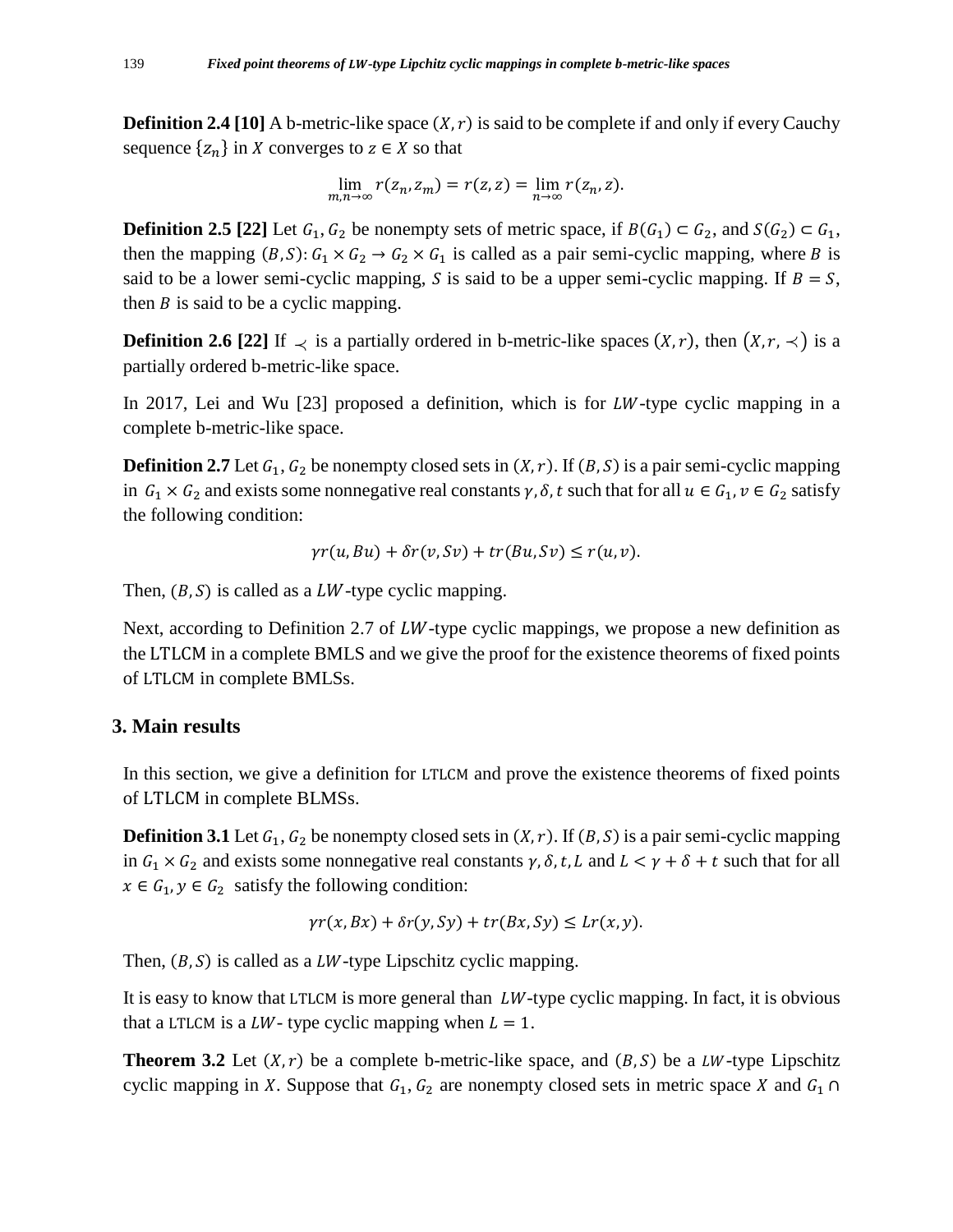$G_2 \neq \emptyset$ , if  $L \leq t$ ,  $L = \max\{\gamma, \delta\}, \gamma \neq \delta$ , and  $s \in [1, \frac{L+t}{|y-\delta|}]$  $\frac{L+t}{|\gamma-\delta|}$ ). Then there exists a unique  $x^* \in G_1 \cap G_2$ such that  $Bx^* = x^* = Sx^*$ , that is, B and S have a unique common fixed point.

**Proof.** Define the sequence  $\{z_n\}$  as follows:

 $z_0 \in G_1$ ,  $z_1 = Bz_0$ ,  $z_2 = Sz_1$ ,  $z_3 = Bz_2$ , and  $z_4 = Sz_3,..., n \ge 0$ .

**Step 1.** Prove that the sequence  $\{z_n\}$  is a cauchy sequence. Because  $(B, S)$  be a LW-type Lipschitz cyclic mapping, thus we have

$$
Lr(z_0, z_1) \ge \gamma r(z_0, Bz_0) + \delta r(z_1, Sz_1) + tr(Bz_0, Sz_1)
$$
  
=  $\gamma r(z_0, z_1) + \delta r(z_1, z_2) + tr(z_1, z_2)$   
=  $\gamma r(z_0, z_1) + (\delta + t)tr(z_1, z_2)$ ,

so we obtain

$$
r(z_1, z_2) \le \frac{L - \gamma}{\delta + t} r(z_0, z_1). \tag{1}
$$

Summary it and we get

$$
Lr(z_2, z_1) \ge \gamma r(z_2, Bz_2) + \delta r(z_1, Sz_1) + tr(Bz_2, Sz_1)
$$
  
=  $\gamma r(z_2, z_3) + \delta r(z_1, z_2) + tr(z_3, z_2)$   
=  $\delta r(z_1, z_2) + (\gamma + t)r(z_2, z_3)$ 

and we have

$$
r(z_2, z_3) \le \frac{L - \delta}{\gamma + t} \ r(z_1, z_2). \tag{2}
$$

Let  $P = \max\{\frac{L-\delta}{m}$  $\frac{L-\delta}{\gamma+t},\frac{L-\gamma}{\delta+t}$  $\frac{L-y}{\delta+t}$  and  $Q = r(z_0, z_1)$ . The above, in combination with Eqs. (1) and (2), it shows that

 $r(z_2, z_3) \le Pr(z_1, z_2) \le P^2 r(z_0, z_1) = P^2 Q.$ 

Repeating the above work, we have

$$
r(z_n, z_{n+1}) \le P^n Q, \qquad \forall n \in N.
$$

Since  $L < \gamma + \delta + t$ ,  $L = \max\{\gamma, \delta\}$ , so we have  $0 < P < 1$ . Because of  $s \in [1, \frac{L+t}{\log \delta}]$  $\frac{L+t}{|\gamma-\delta|}$ ), then 0 <  $sP < 1$ . Let  $m, n \in N$  and  $n < m$ , this shows

$$
r(z_n, z_m) \le s(r(z_n, z_{n+1}) + r(z_{n+1}, z_m))
$$
  
=  $sr(z_n, z_{n+1}) + sr(z_{n+1}, z_m)$   

$$
\le sr(z_n, z_{n+1}) + s^2r(z_{n+1}, z_{n+2}) + \dots + s^{m-n}r(z_{m-1}, z_m)
$$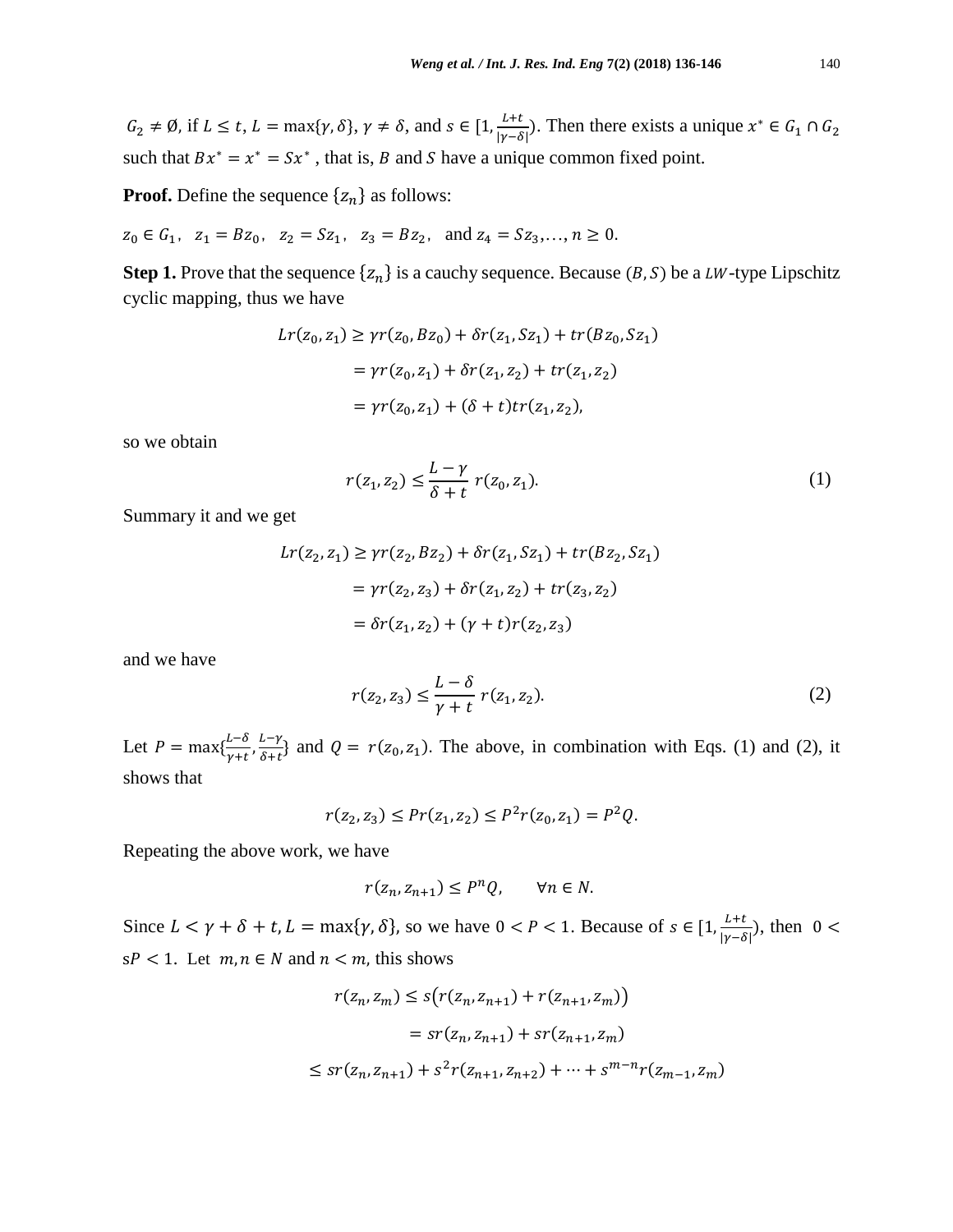$$
\leq sP^{n}r(z_{0},z_{1}) + s^{2}P^{n+1}r(z_{0},z_{1}) + \dots + s^{m-n}P^{m-1}r(z_{0},z_{1})
$$
\n
$$
= [sP^{n} + s^{2}P^{n+1} + \dots + s^{m-n}P^{m-1}]r(z_{0},z_{1})
$$
\n
$$
= [(sP) + (sP)^{2} + \dots + (sP)^{m-n}]P^{n-1}Q
$$
\n
$$
= \frac{1 - (sP)^{m-n}}{1 - (sP)}sP^{n}Q
$$
\n
$$
\leq \frac{1}{1 - (sP)}P^{n-1}Q.
$$
\n(3)

From Eq. (3), let  $n \to \infty$ , we get that

$$
\lim_{n \to \infty} r(z_n, z_m) = 0. \tag{4}
$$

This implies from (4) that the sequence  $\{z_n\}$  is a Cauchy sequence. Due to,  $(X, r)$  is a complete b-metric-like space, then there exists an element  $z \in X$  such that

$$
z_n \to z \ (n \to \infty).
$$

Therefore

$$
z_{2n} \to z; \ z_{2n+1} \to z \ (n \to \infty).
$$

Because  $\{z_{2n}\}\subseteq G_1$ ,  $\{z_{2n+1}\}\subseteq G_2$  and  $G_1$ ,  $G_2$  is closed, then

 $z \in G_1 \cap G_2$ .

**Step 2.** Prove that z is a fixed point of the mapping B and S, that is,  $Bz = z = Sz$ . Because  $(B, S)$ be a  $LW$ -type Lipschitz cyclic mapping, then we get that

$$
\gamma r(z, Bz) + \delta r(z, Sz) + tr(Bz, Sz) \leq Lr(z, z).
$$

Due to  $r(z, z) = \lim_{m, n \to \infty} r(z_n, z_m)$ , then by (4) we have

$$
r(z, Bz) = r(z, Sz) = 0.
$$

It implies that

$$
Bz=z=Sz.
$$

**Step 3.** Prove that the mappings B and S have a unique common fixed point. Now, let  $z, z^* \in X$ are the common fixed points of mappings  $B$  and  $S$  in  $X$ . Then, by Definition 3.1, we have

$$
Lr(z, z^*) \ge \gamma r(z, Bz) + \delta r(z^*, Sz^*) + tr(Bz, Sz^*).
$$

That is,

$$
Lr(z, z^*) \ge \gamma r(z, z) + \delta r(z^*, z^*) + tr(z, z^*).
$$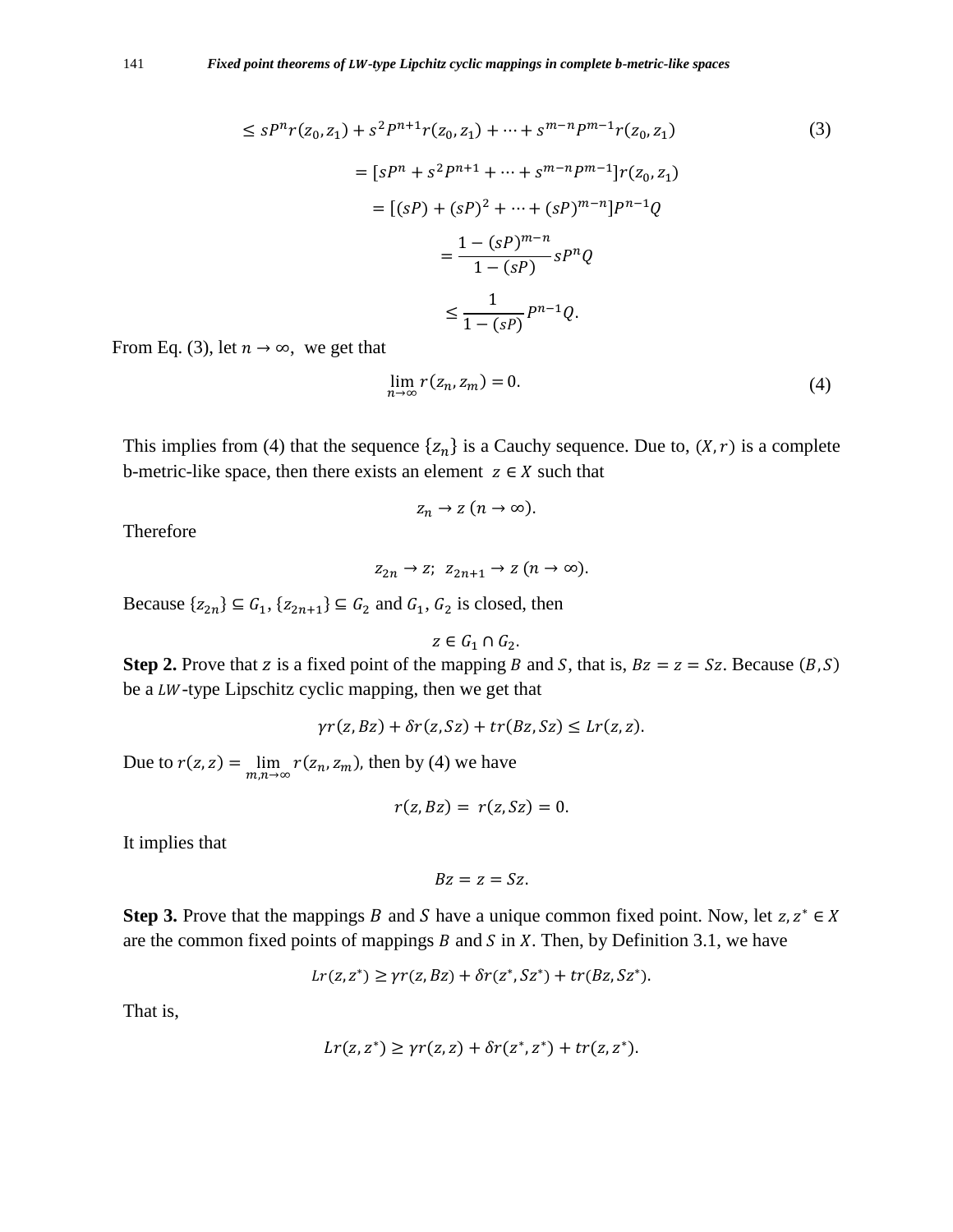Due to  $L \leq t$ , then we obtain that

$$
r(z, z^*) = 0, that is, z = z^*.
$$

This complete the proof.

**Corollary 3.3** Let  $(X, r)$  be a complete b-metric-like space and  $(B, S)$  be a LW-type Lipschitz cyclic mapping in X. Suppose that  $G_1, G_2$  are nonempty closed sets in metric space X,  $G_1 \cap G_2 \neq$  $\emptyset$ , if  $L \le t$ ,  $L = \max\{\gamma, \delta\}, \gamma = \delta$ , and  $s \in [1, \infty)$ , then there exists a unique point  $x^* \in G_1 \cap G_2$ such that  $Bx^* = x^* = Sx^*$ , that is, B and S have a unique common fixed point.

**Proof.** This proof is trivial and it is easy to obtain from Theorem 3.2.

**Corollary 3.4** Let  $(X, r, \prec)$  is a complete partially ordered b-metric-like space;  $(B, S)$  is a LWtype Lipschitz cyclic mapping in X.  $G_1$ ,  $G_2$  are nonempty closed sets in metric space X and  $G_1 \cap$  $G_2 \neq \emptyset$ . If  $L \leq t$  and  $L = \max\{ \gamma, \delta \}$ , then there exists a unique point  $z \in G_1 \cap G_2$  such that  $Bz =$  $z = Sz$ , that is, *B* and *S* have a unique common fixed point.

**Proof.** First of all, define the partially ordered as  $u \lt B u \Leftrightarrow u \in G_1$  or  $v \lt S v \Leftrightarrow v \in G_2$ . Then, the next proof follows Theorem 3. 2. This completes the proof.

## **4. An Example**

In this section, we will give an example to show the validity of the LTLCM.

Let  $X = \{0, 1, 2\}, G_1 = \{0, 1\}, G_2 = \{1, 2\}, \text{ and } r: X \times X \to [0, \infty) \text{ is a function, defined as follows:}$ 

 $r(0,0) = r(1,1) = 0$ ,  $r(2,2) = 1$ ,  $r(0,1) = r(1,0) = 4$ ,  $r(0,2) = r(2,0) = 2.5$ , and  $r(1,2) =$  $r(2,1) = 1.$ 

It is easy to verify that  $(X, r)$  is a complete b-metric-like space and  $s = 2$ . In fact, according to Definition 2.1, we go to verify the condition (iii) of Definition 2.1. Since

$$
4 = r(0,1) \le s(r(0,2) + r(2,1)) = s(2.1 + 1).
$$

This shows that  $s \geq \frac{8}{5}$  $\frac{8}{7}$  is fine.

Now, define the mapping  $B$  and  $S$  in the following manner:

$$
B(0) = 2, B(1) = 1, S(1) = 1, S(2) = 1.
$$

This implies that

$$
B(G_1) \subseteq G_2, S(G_2) \subseteq G_1.
$$

Thus,  $(B, S)$  is a pair semi-cyclic mapping. If we choose  $0 \in G_1$ ,  $1 \in G_2$  then we have

$$
Lr(0,1) \geq \gamma r(0,B(0)) + \delta r(1,S(1)) + tr(B(0),S(1)),
$$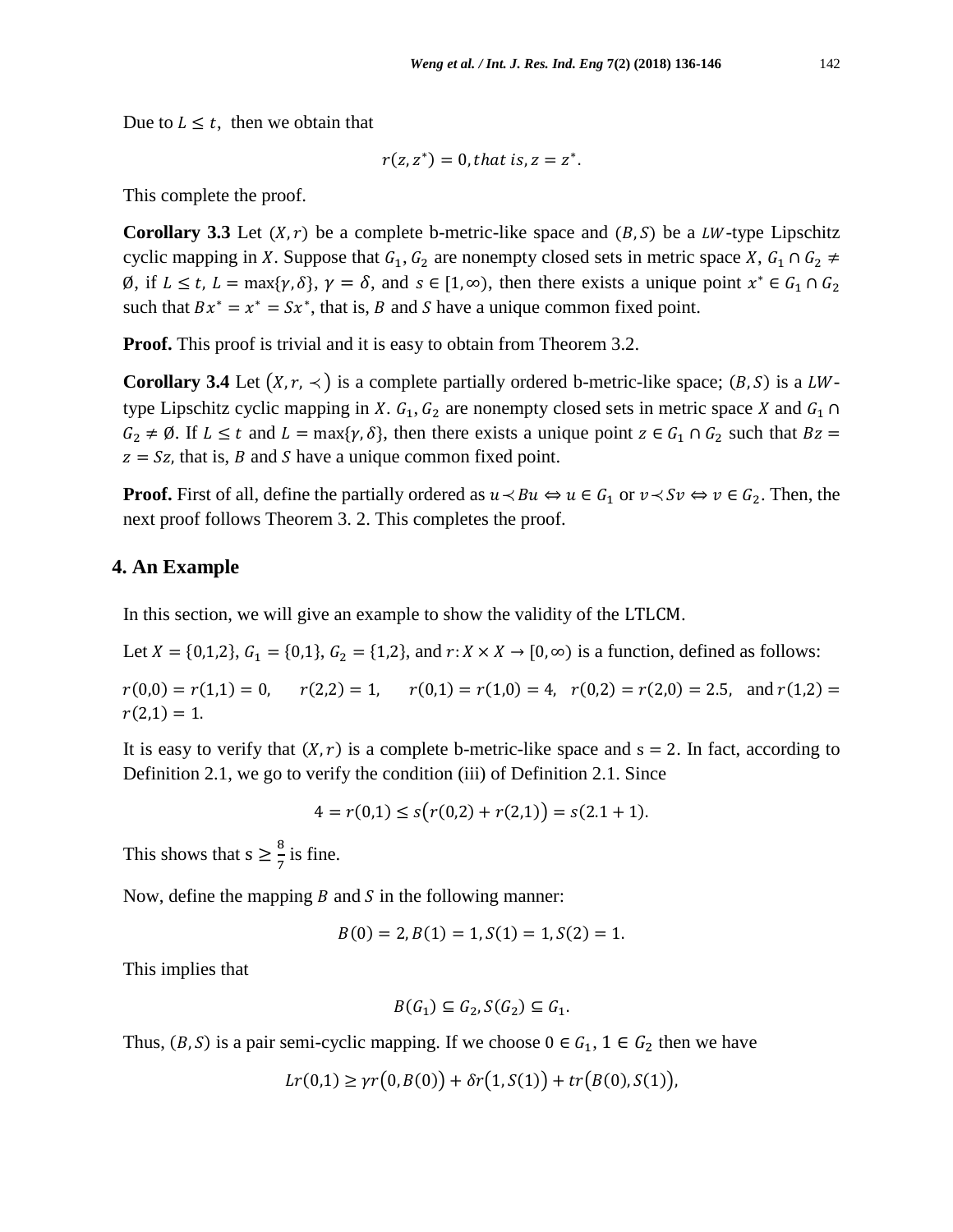it implies that

$$
\gamma r(0,2) + tr(2,1) \le L r(0,1),
$$

that is,

$$
2.5\gamma + t \leq 4L.
$$

If we choose  $0 \in G_1$ ,  $2 \in G_2$ , then we have

$$
Lr(0,2) \ge \gamma r(0,B(0)) + \delta r(2,S(2)) + tr(B(0),S(2)),
$$

it implies that

$$
Lr(0,2) \ge \gamma r(0,2) + \delta r(2,1) + tr(2,1).
$$

That is,

$$
L \ge \gamma + \frac{2}{5}\delta + \frac{2}{5}t.
$$

If we choose  $1 \in G_1$  and  $1 \in G_2$  then we have

$$
Lr(1,1) \ge \gamma r(1, B(1)) + \delta r(1, S(1)) + tr(B(1), S(1)),
$$

it implies that

$$
0 = Lr(1,1) \ge \gamma r(1,1) + \delta r(1,1) + tr(1,1) = 0.
$$

If we choose  $1 \in G_1$  and  $2 \in G_2$  then we have

$$
Lr(1,2) \ge \gamma r(1, B(1)) + \delta r(2, S(2)) + tr(B(1), S(2)),
$$

it implies that

$$
lr(1,2) \ge \gamma r(1,1) + \delta r(2,1) + tr(1,1).
$$

That is,

 $L \geq \delta$ .

Because of the conditions of a  $LW$ -type Lipschitz cyclic mapping, let us summarize the above contents; we obtain the following (remark it as  $(4.1)$ ):

$$
L = \max{\gamma, \delta},
$$
  
\n
$$
L < \gamma + \delta + t,
$$
  
\n
$$
L \ge \frac{5}{8}\gamma + \frac{1}{4}t,
$$
  
\n
$$
L \ge \gamma + \frac{2}{5}\delta + \frac{2}{5}t,
$$
  
\n
$$
L \ge \delta,
$$
  
\n
$$
L \le t.
$$

If we choose that

$$
\gamma = 0.1, \delta = 1, t = 1.1, L = 1,
$$

they satisfy the condition (4.1) and because of  $s < \frac{L+t}{\ln s}$  $\frac{E+t}{|\gamma-\delta|}$ , so s < 2.33. Thus, the cyclic mapping B and S have a unique common fixed point. Indeed, since  $L = 1$  and  $(B, S)$  is a LW-type cyclic mapping here.

In addition, if we choose that

$$
\gamma = 0.3, \delta = 1.6, t = 1.7, L = 1.6,
$$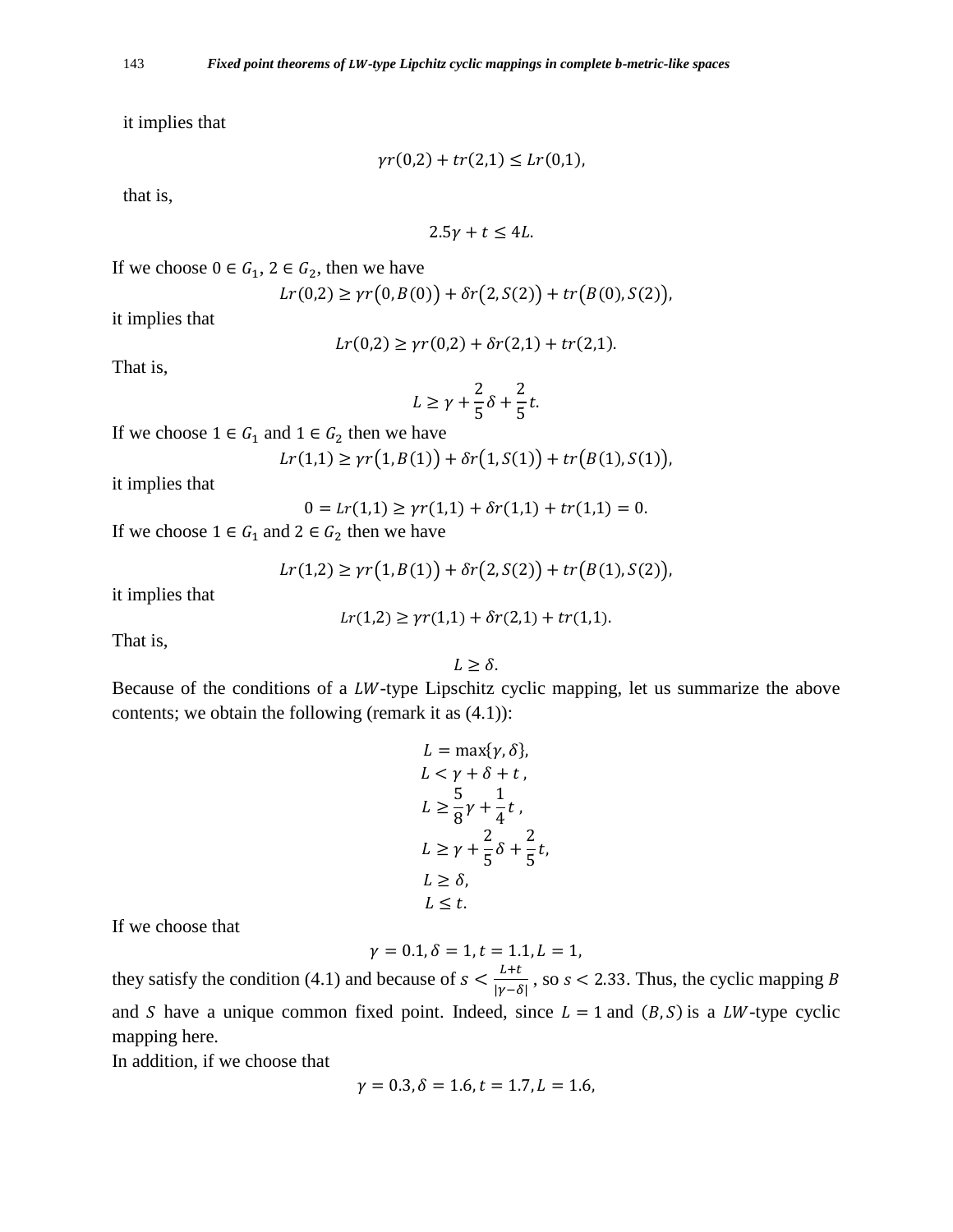they also satisfy the condition (4.1); in the same way,  $s < 2.33$ . Therefore, the cyclic mapping B and  $S$  have a unique common fixed point.

#### 5**. The Calculation for the Range of** *s*

In this section, we show the calculation of the range of *s* for the purpose to obtain the effectiveness of the mapping.

In order to satisfy the condition  $sP < 1$ , we need to discuss the range of s. Since  $P =$  $\max\left\{\frac{L-\gamma}{s+t}\right\}$  $rac{L-\gamma}{\delta+t}, \frac{L-\delta}{\gamma+t}$  $\frac{L-\delta}{\gamma+t}$ , if  $P = \frac{L-\delta}{\gamma+t}$  $\frac{L - b}{\gamma + t}$ , this shows that

$$
\frac{L-\delta}{\gamma+t} \ge \frac{L-\gamma}{\delta+t}.
$$

In fact, we have

$$
(L - \delta)(\delta + t) > (L - \gamma)(\gamma + t)
$$
\n
$$
\Leftrightarrow L(\delta + t) - \delta^2 - \delta t > L(\gamma + t) - \gamma^2 - \gamma t
$$
\n
$$
\Leftrightarrow L(\delta - \gamma) > \delta^2 - \gamma^2 + \delta t - \gamma t
$$
\n
$$
\Leftrightarrow L(\delta - \gamma) > (\delta + t)(\delta - \gamma) + t(\delta - \gamma) = (\delta + \gamma + t)(\delta - \gamma).
$$

Since  $L < \gamma + \delta + t$ , then  $\delta - \gamma < 0$ , that is,  $\delta < \gamma$ . Since  $L = \max{\gamma, \delta}$ , thus  $L = \gamma$ , then

$$
P=\frac{\gamma-\delta}{\gamma+t}.
$$

Hence,

$$
s < \frac{1}{P} = \frac{\gamma + t}{\gamma - \delta}.
$$

In the same way, if  $P = \frac{L-\gamma}{s}$  $\frac{E - V}{\delta + t}$ , we also obtain

$$
s < \frac{1}{P} = \frac{\delta + t}{\delta - \gamma}.
$$

From the above, this shows

$$
s < \frac{L+t}{|\gamma - \delta|}.
$$

In addition, since  $s \geq 1$ , so we obtain

$$
1 \leq s < \frac{L+t}{|\gamma-\delta|}.
$$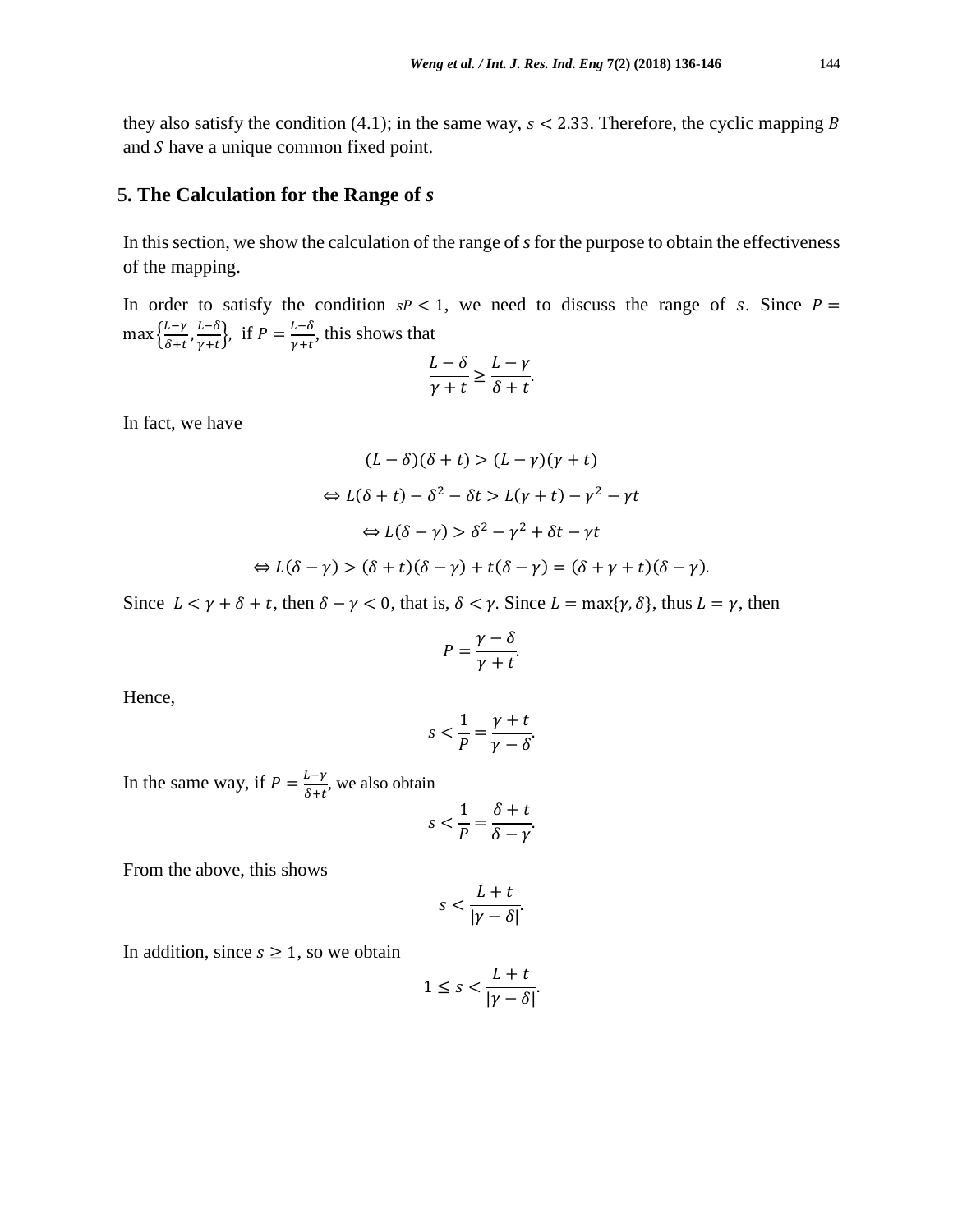## **6. Conclusion**

In this article, we first proposed a new mapping in a BMLS, called it as  $LW$ -type Lipschitz Cyclic Mapping (LTLCM). We proved the existence and uniqueness theorem of fixed points of the LTLCM. In the end, we gave a concrete real example to show the effectiveness of a LTLCM that was defined by us in BMLSs and we showed the calculation process of the range of *s* involving the Definition 2.1 for BMLS. All the above work supported the effectiveness of a LTLCM and showed the LTLCM was more general than the  $LW$ -type cyclic mapping defined in reference [23]. Through this study, we advanced the work of researching FPT in BMLSs; this is beneficial to complete the structure of BMLS.

## **References**

- [1] Banach, S. (1922). Sur les opérations dans les ensembles abstraits et leur application aux équations intégrales. *Fundamenta mathematicae*, *3*(1), 133-181.
- [2] Kirk, W. A., Srinivasan, P. S., & Veeramani, P. (2003). Fixed points for mappings satisfying cyclical contractive conditions. *Fixed point theory*, *4*(1), 79-89.
- [3] Matthews, S. G. (1994). Partial metric topology. *Annals of the New York academy of sciences*, *728*(1), 183-197.
- [4] Hitzler, P., & Seda, A. K. (2000). Dislocated topologies. *Journal of electrical engineering*, *51*(12), 3-7.
- [5] Zeyada, F. M., Hassan, G. H., & Ahmed, M. A. (2006). A generalization of a fixed point theorem due to Hitzler and Seda in dislocated quasi-metric spaces. *Arabian journal for science and engineering*, *31*(1A), 111.
- [6] Bakhtin, I. A. (1989). The contraction mapping principle in quasimetric spaces. *Functional analysis, Gos. Ped. Inst. Unianowsk*, *30*, 26-37.
- [7] Czerwik, S. (1993). Contraction mappings in \$ b \$-metric spaces. *Acta mathematica et informatica universitatis ostraviensis*, *1*(1), 5-11.
- [8] Amini-Harandi, A. (2012). Metric-like spaces, partial metric spaces and fixed points. *Fixed point theory and applications*, *2012*(1), 204.
- [9] Amini-Harandi, A. (2015). Fixed point theorems for monotone operators in partially ordered metric-like spaces and application to integral equations. *Journal of nonlinear convex anaysisl*.
- [10] Alghamdi, M. A., Hussain, N., & Salimi, P. (2013). Fixed point and coupled fixed point theorems on b-metric-like spaces. *Journal of inequalities and applications*, (1), 402.
- [11] Klin-eam, C., & Suanoom, C. (2015). Dislocated quasi-b-metric spaces and fixed point theorems for cyclic contractions. *Fixed point theory and applications*, (1), 74.
- [12] Van An, T., Van Dung, N., Kadelburg, Z., & Radenović, S. (2015). Various generalizations of metric spaces and fixed point theorems. *Revista de la real academia de ciencias exactas, fisicas y naturales. serie A. Matematicas*, *109*(1), 175-198.
- [13] Aydi, H., & Felhi, A. (2016). Best proximity points for cyclic Kannan-Chatterjea-Ciric type contractions on metric-like spaces. *Journal of nonlinear sciences and applications (JNSA)*, *9*(5), 2458-2466.
- [14] Wu, H., & Wu, D. (2016). Some fixed point theorems in complete dislocated quasi-b-metric space. *Journal of mathematics research*, *8*(4), 68.
- [15] Alsulami, H. H., Gülyaz, S., Karapınar, E., & Erhan, İ. M. (2016). An Ulam stability result on quasi-b-metric-like spaces. *Open Mathematics*, *14*(1), 1087-1103.
- [16] Fan, X. (2016). Fixed point theorems for cyclic mappings in quasi-partial b-metric spaces. *Journal of nonlinear sciences and applications (JNSA)*, *9*(5), 2175-2189.